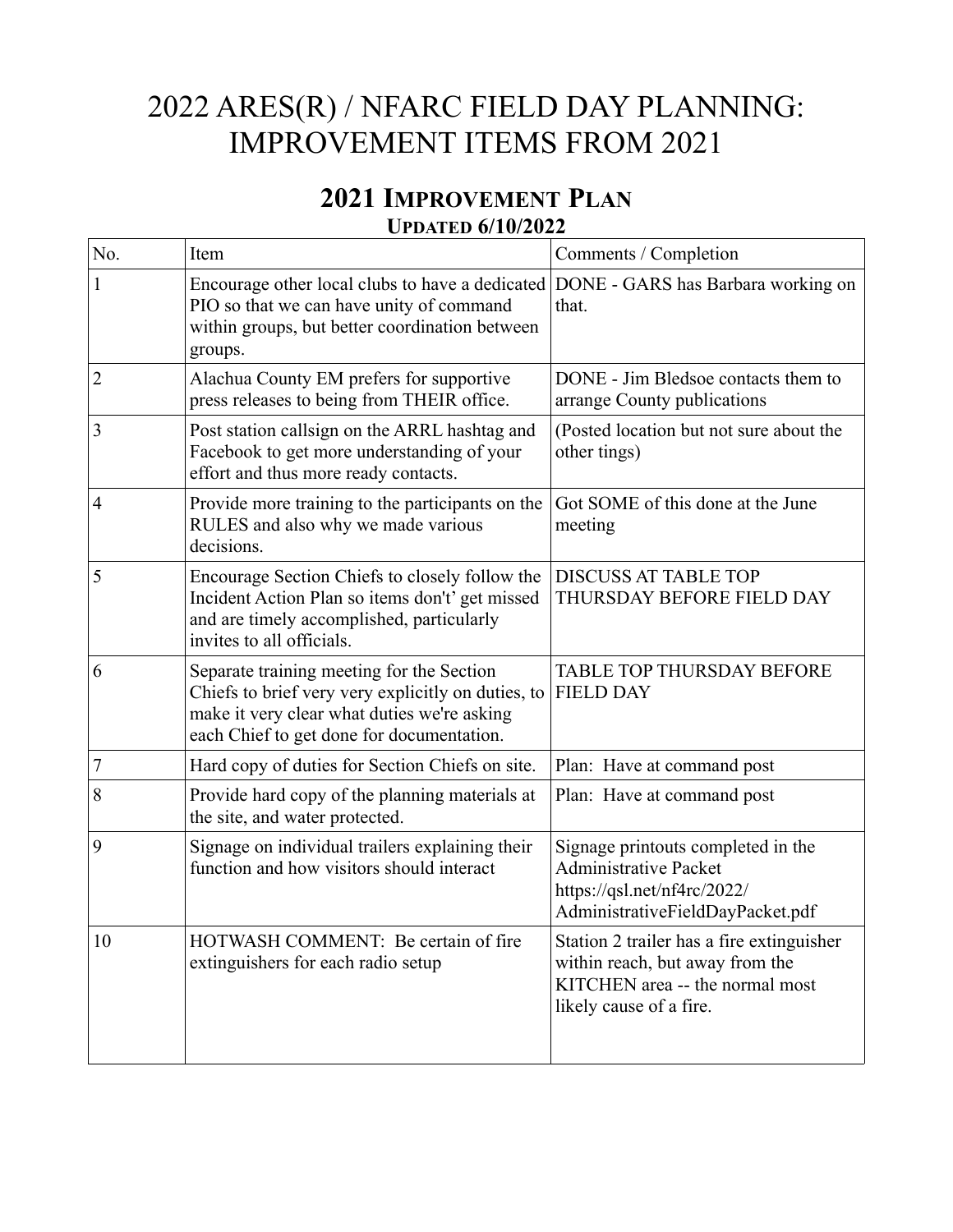|    |                                                                                                                                                                             | However it might be a good idea to<br>CALL ATTENTION to the position of<br>the fire extinguisher within each trailer<br>when operators enter. |
|----|-----------------------------------------------------------------------------------------------------------------------------------------------------------------------------|-----------------------------------------------------------------------------------------------------------------------------------------------|
| 11 | Better placards at each station -- including the<br><b>CALLSIGN and EXCHANGE</b>                                                                                            | DONE: 3 placards posted at STN #1<br>Placards availble in white notebook at<br>STN#1 for STN #2 and VHF                                       |
| 12 | HOTWASH COMMENT: Provide additional<br>RV/VEHICLE for people during<br>thunderstorms-- the water was inches deep!                                                           | Dan Fox plans to bring Popup. Have<br>not been able to find others. Enough or<br>should we rent?                                              |
| 13 | Provide additional voltmeters, and possibly AC<br>voltmeters that show the voltage on each<br>deployed unit.                                                                | DONE: 3 additional digital voltmeters<br>purchased. Gives us total of 4 / Gibby                                                               |
| 14 | Weather Watch radio at all locations.                                                                                                                                       | We did OK with only one unit and VHF<br>but more units might be useful                                                                        |
| 15 | Utilize more 2.5 gal fuel containers and fewer<br>heavy 5 gallon, or half fill them.                                                                                        | Discussed at June Meeting - asked<br>people to bring.                                                                                         |
| 16 | Voice may not be worth as much -- the fellows<br>trying it were discouraged and felt they were<br>getting only 3 /hour                                                      | DONE: Tech Nite teaching on Digital<br>to assist newbies on that.<br>PLAN: be sure PACTOR modem is<br>disconnected at STN #1                  |
| 17 | <b>HOTWASH CONCERN:</b><br>Improve the scheduling so we don't end up<br>with 3 persons scheduled for the same station<br>and no one scheduled in the middle of the<br>night | Technique: Signup Google Form<br>available since mid May.<br>DONE - Schedule presented, little<br>change needed.                              |
| 18 | HOTWASH COMMENT:<br>Possibly have PIO crew engage any visitors<br>quickly and host their visit.                                                                             | PLAN: PIO & Incident Commander at<br>Visitor Center.<br>GOLF CART available for transport                                                     |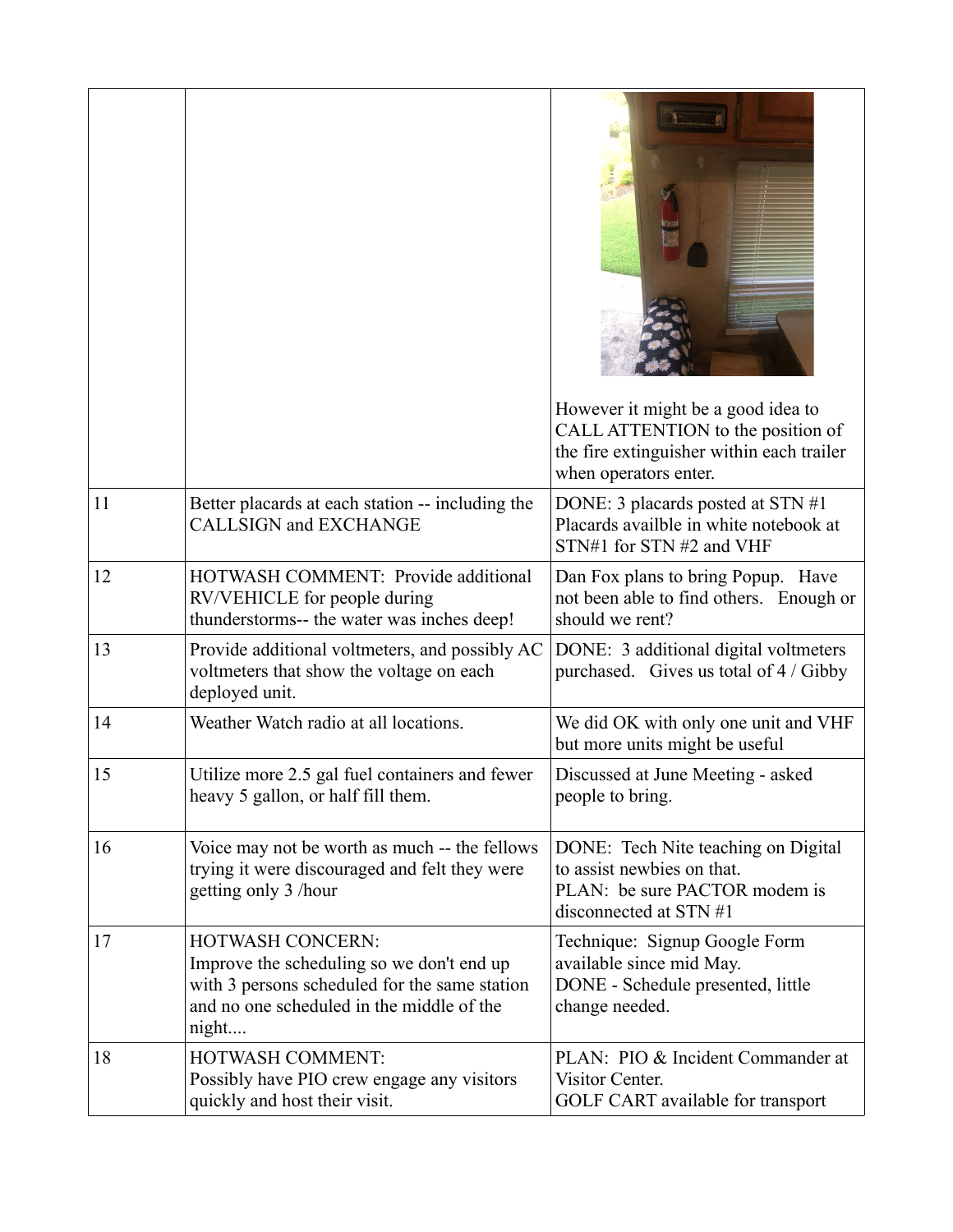| 19 | HOTWASH COMMENT:<br>Provide some sort of monitor computer so<br>people can see how things are going /<br>supervise?                                                                                                 | PLAN: Monitor Computer @<br>Command Post.                                                                           |
|----|---------------------------------------------------------------------------------------------------------------------------------------------------------------------------------------------------------------------|---------------------------------------------------------------------------------------------------------------------|
| 20 | HOTWASH COMMENT:<br>Would like to try and contact the ISS.                                                                                                                                                          | NOTE: Ron Lewis is unavailable this<br>year.                                                                        |
| 21 | HOTWASH COMMENT:<br>Possibly have a mock station setup to teach<br>people?                                                                                                                                          | PLAN: GOTA Station available at<br><b>Visitor Center</b>                                                            |
| 22 | Be certain to connect up the lightning arrestors<br>to ground rods! (At conclusion of event,<br>discovered HF antenna 2 never got a lightning<br>arrester, and neither one was ever connected to<br>the ground rod) | PLAN: Unit leaders for Antenna<br>Systems                                                                           |
| 23 | If at all possible, have a single person to act as<br>SAFETY OFFICER so they aren't distracted<br>and can fully check everything.                                                                                   | We don't get any bonus points for this,<br>but it is still worth doing. Our ICS-201<br>had a document for checking. |
|    |                                                                                                                                                                                                                     | PLAN: BRETT WALLACE = Safety<br>Officer                                                                             |
| 24 | Brett: Have OPERATIONAL PERIODS with<br>review and alterations as needed by Operations<br>/ IC / Planning                                                                                                           | DONE: Command Post / IC planned<br>and staffed for Operational Periods this<br>year.                                |
| 25 | Capture birthdate / sex / other information as<br>needed for Sheriff Dept records check fro the<br>initial contact.                                                                                                 | DONE: Gordon and Liaison Officer<br>Reid Tillery have forwarded >20 by<br>June 4                                    |
| 26 | Add a bristle type welcome matt on the ground<br>outside trailer for Station 2 located on sandy<br>soil                                                                                                             | DONE: Ordered Amazon June 4                                                                                         |
| 27 | Fix the new footswitch adapter so that the SM-<br>30 desk mic works (appears to need the<br>$+8VDC$                                                                                                                 | DONE -- wired thru the $+8VDC$ and it<br>works fine now.                                                            |
| 28 | CF: Establish a fixed Command Post -- might<br>be where to have a monitoring logging<br>computer                                                                                                                    | DONE: Planned between trailers                                                                                      |
| 29 | CF: Staff the CP with Section Chiefs -- even if<br>just one person holding all hats, depending on<br>workload.                                                                                                      | DONE: Staffing in organization plan                                                                                 |
| 30 | CF: Staff the Command net from the CP                                                                                                                                                                               | DONE: Staffiing in organizational plan                                                                              |
| 31 | CF: 146.55 at each station                                                                                                                                                                                          | PLAN: Baofengs at each station                                                                                      |
| 32 | CF Formal briefings at beginning of<br>operations and at scheduled times during, and<br>at end of operation.                                                                                                        | <b>DONE:</b> Operational Periods Listed                                                                             |